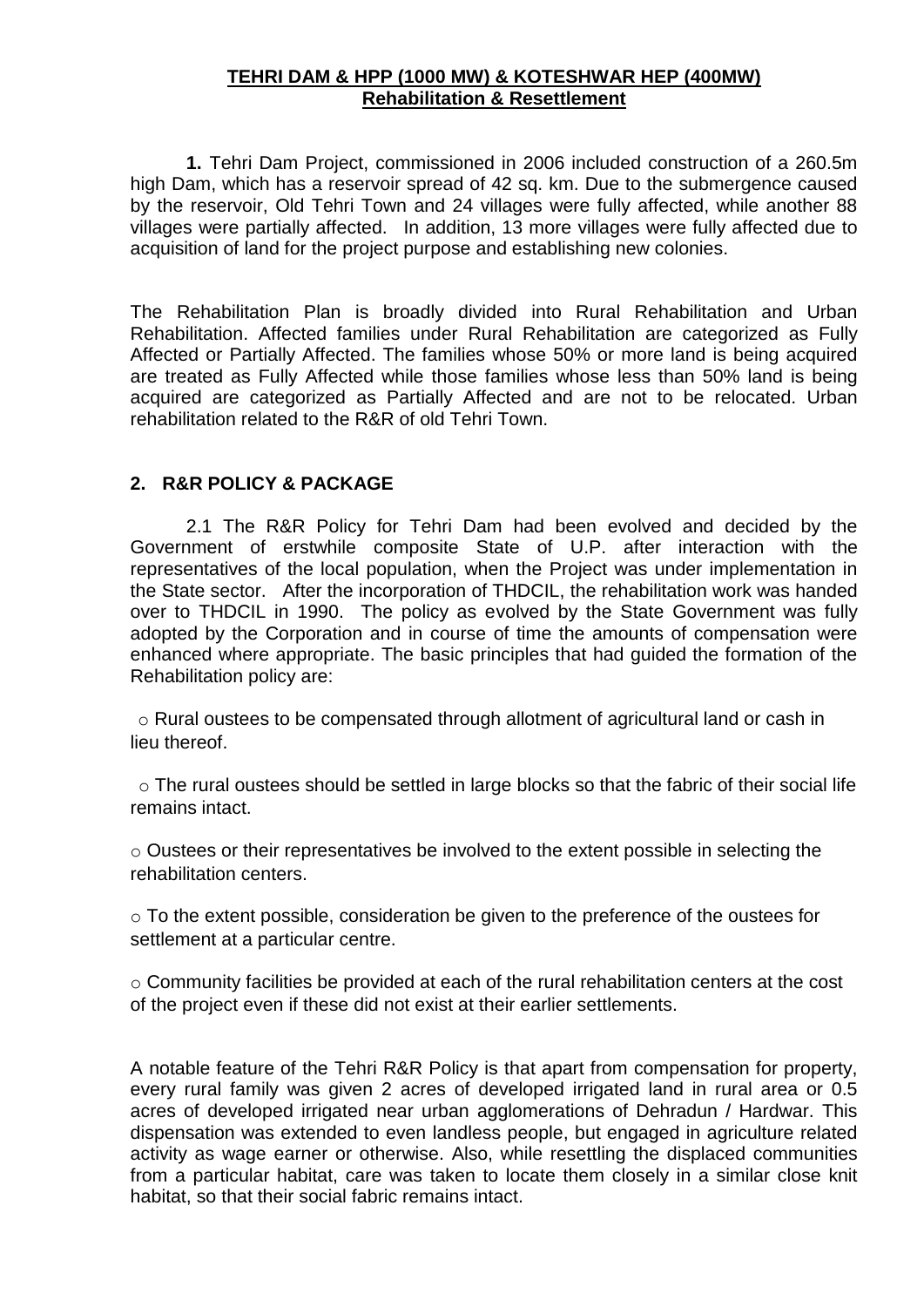## **2.2 Improvements by Hanumantha Rao Committee (HRC)**

On the demands for further improvements raised by the local population, the Government of India in September, 1996 constituted a Committee under chairmanship of well known economist Dr. Hanumantha Rao, referred to as the Hanumantha Rao Committee (HRC) to examine the Rehabilitation Policy of the Project and suggest further measures / improvements. The Government of India after examining the recommendations of HRC, accepted certain additional benefits / measures, which were incorporated in the Rehabilitation Policy issued in 1998.

The major recommendations of the Hanumantha Rao Committee, approved by the Govt. in regard to rehabilitation of the affected population include definition of family so as to make all major sons and major daughters who attained the age of 21 years, and dependent parent (Mother/Father) of the fully affected entitled land owner on 19.07.1990 eligible for ex-gratia payment of 750 days minimum agricultural wage each, grant of house construction assistance to the urban land owner families linked with the progress of construction and shifting, allotment of one constructed shop, recognition of the right of people living in the villages upstream of Tehri reservoir over the water from Bhagirathi and Bhilangna rivers and tributaries for drinking and irrigation purposes.

### **2.3 Further Improvements**

Various improvements in the package were further carried out in the R&R package on the request of the State Govt with the approval of Government of India, including enhancement of compensations / benefits in view of the long drawn process of R&R to compensate for the escalation in prices, as also to meet the genuine aspirations of the affected section of population. The benefits included (i) increase in the House Construction Assistance admissible to the land owners of the Old Tehri Town, (ii) reduction in the cost of flats and shops constructed later to the level of the cost charged from the earlier allottees (iii) further changes in rural rehabilitation which included grant of house construction allowance, increase in the amount of cash grants for shifting of house-hold goods, and purchase of seeds and fertilizers; and increase in the amount of cash in lieu of land allotment to INR 5 lacs as against the existing limit of INR 2 lacs, (iv) Payment of compensation to Rural Shopkeepers; (v) eligibility to persons for land allotment who have sold their part land after 1978, but before notification under section 4(1)-17 of Land Acquisition Act, or 02.05.01 whichever is earlier.

 Apart from increase in compensations, the measures also included additional funds for opening of Degree Colleges, Inter Colleges, and Industrial Training Institutes (ITI), construction of Hospitals / Dispensaries, electricity & distribution requirements etc. Similarly, funds were also provided for relocation and reconstruction of public facilities for those who would continue to reside above submergence level.

THDCIL has also established an Engineering Institute at Bhagirathipuram, which will benefit the local population.

### **3.0 IMPLEMENTATION OF R&R POLICY**

On the recommendations of HRC accepted by the Govt., it was directed by Govt. of India in Dec.'98, that the State Govt. shall take over direct responsibility of the entire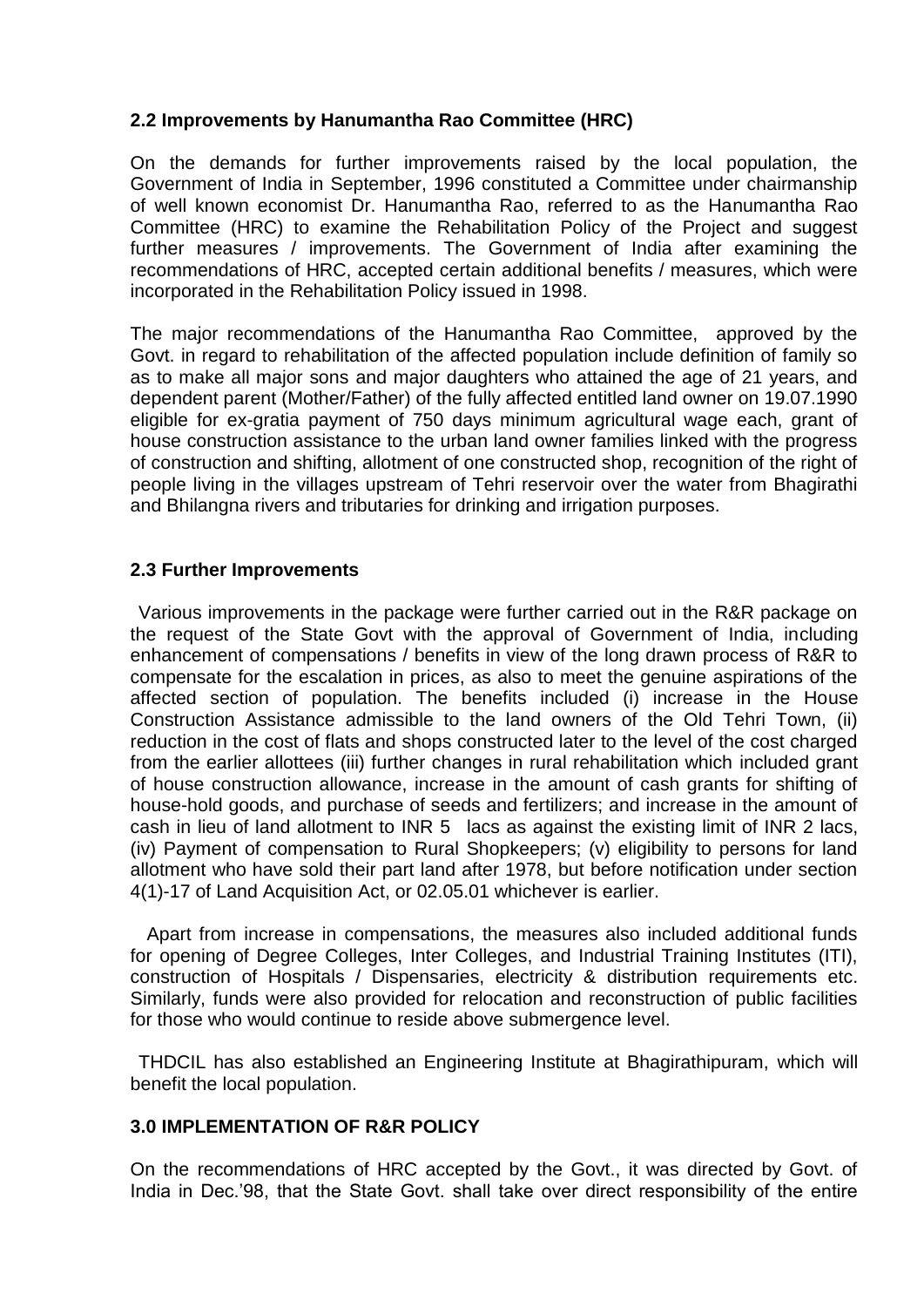rehabilitation task to be handled directly by its officers under the overall supervision and control of Commissioner, Garhwal. The funds for rehabilitation shall be made available by THDCIL as approved by Govt of India. Since the creation of Uttarakhand, the R&R is being implemented by Uttarakhand State. Policy decisions are taken at Govt. of India level.

# **4.0 STATUS OF R & R**

**4.1 Urban Rehabilitation (Old Tehri Town) :** The Old Tehri Town comprised of Urban Population of 5291 families, categorized as fully affected. The Old Tehri Town has been completely Rehabilitated at New Tehri Town (NTT), or at Rishikesh and Dehradun as per the option of the rehabilitees.

The Old Tehri town was vacated in January, 2004. Status of Urban Rehabilitation is as under:

| S.<br>No. | <b>Description of affected families</b>                                                                        | <b>Total Nos. of</b><br><b>PAFs</b> | <b>Rehabilitated</b> | <b>Balance</b> |
|-----------|----------------------------------------------------------------------------------------------------------------|-------------------------------------|----------------------|----------------|
| 1         | Landowners / Benap House Owners /<br>Father Land etc.<br>(as per 1985 Survey)                                  | 3,001                               | 3,001                | nil            |
| 2         | Govt / Semi Govt / Institution<br>employees / tenants etc.<br>(excluding labours and unauthorized<br>families) | 2,290                               | 2,290                | nil            |
|           | TOTAL                                                                                                          | 5,291                               | 5,291                | Nil            |

Source: Rehabilitation Directorate, GOUK

The affected families have been allotted plots / flats as under :

| <b>Plots</b>            | : 2,438 |
|-------------------------|---------|
| <b>Flats</b>            | : 2,853 |
| <b>Commercial Shops</b> | :787    |

The NTT, newly developed, is at a height of 1350 to 1850 m., overlooking the Tehri lake, with a panoramic view of the Himalayas. The New Township has all the modern facilities for education (including ITI and a University), 75 Bedded Hospital, Financial Institutions, District Administration Offices, Markets, Bus Stand & places of worship etc. – all developed at the cost of the Tehri Project.

# **4.2 Rural Rehabilitation:**

The total affected Rural families are 11,712 out of which 5,299 Rural families have been categorized as Fully Affected Families which were to be relocated.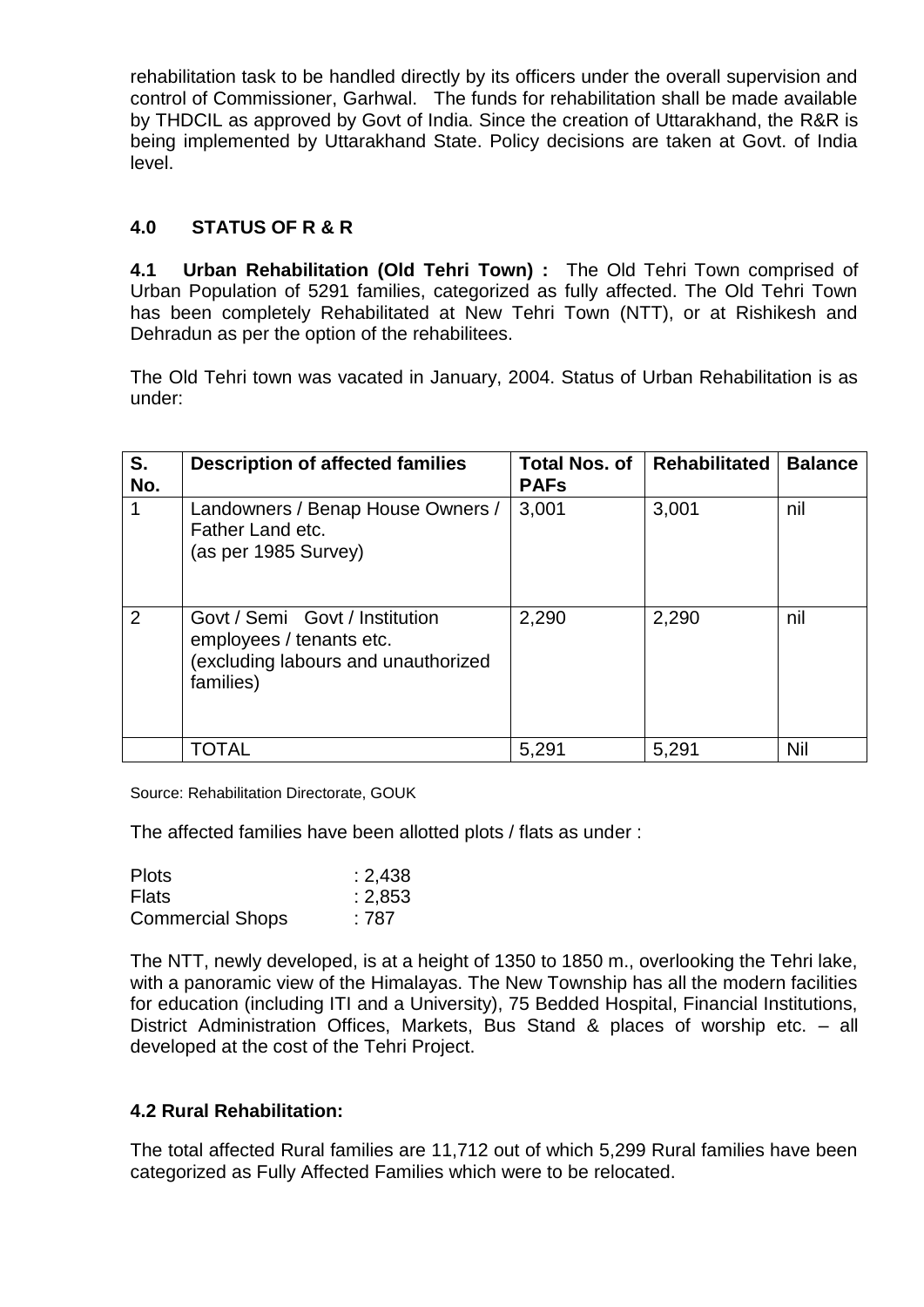Full Reservoir Level (FRL) of Tehri Reservoir is EL 830 m. and land has been acquired upto EL 835 m (Maximum Flood Level). All the fully affected rural families of fully affected villages residing below EL 835 m have been rehabilitated through allotment of land / cash compensation. The status of Rural Rehabilitation is as under:

| S.<br>No. | <b>Description</b>                        | <b>Fully Affected</b><br>families | <b>Families</b><br><b>Rehabilitated</b> |
|-----------|-------------------------------------------|-----------------------------------|-----------------------------------------|
|           | Fully submerged/ affected<br>villages     | 3,442                             | 3.420                                   |
| 2         | Partially submerged/ affected<br>villages | 1,857                             | 1,852                                   |
|           | TOTAL                                     | 5,299                             | 5,272                                   |

Source: Rehabilitation Directorate, GOUK.

(Land has been allotted to balance 27 families)

The affected rural population has been resettled in 18 resettlement colonies (7 in Haridwar Distt and 11 in Dehradun Distt). The rural resettlement colonies have been provided with all civic facilities, like electricity, irrigation, piped Drinking water, roads, schools, dispensaries, places of worship and community centres etc. even if they did not exist at the earlier place of residence. The Partially Affected families are entitled to cash compensation for their land coming under submergence or allotment of equivalent land taken over from fully affected families without dislocating them from their existing locations.

## **5.0 CONNECTIVITY & PUBLIC FACILITIES IN CUT-OFF AREA**

The aspect of connectivity to the affected areas has been accorded highest importance by THDCIL and the Government. The major measures towards connectivity provided at the Project Cost include:

- In lieu of Tehri Dharasu Road, Chamba Dharasu (71 km) road at higher altitude has been constructed at Project cost.
- 41.25 km of Ghansali Pratap Nagar road has been constructed to provide connectivity to Pratap Nagar from Ghansali.
- In lieu of Tehri Ghansali road submerged, Tehri Bhagirathi Puram Tipri Ghansali road has been constructed.
- Two medium motor vehicle bridges one each in Bhagirathi Valley i.e., Siyansu bridge and Bhilangana Valley i.e., Pipaldali bridge have been provided alongwith approaches.
- Ferry boat services have been provided at Project cost till such time bridges and approach roads were completed to facilitate the people living in cut-off areas.
- Cut off areas have been provided with alternate roads on account of submergence of Bhaldiyana bridge and all possible alternate arrangements have been made.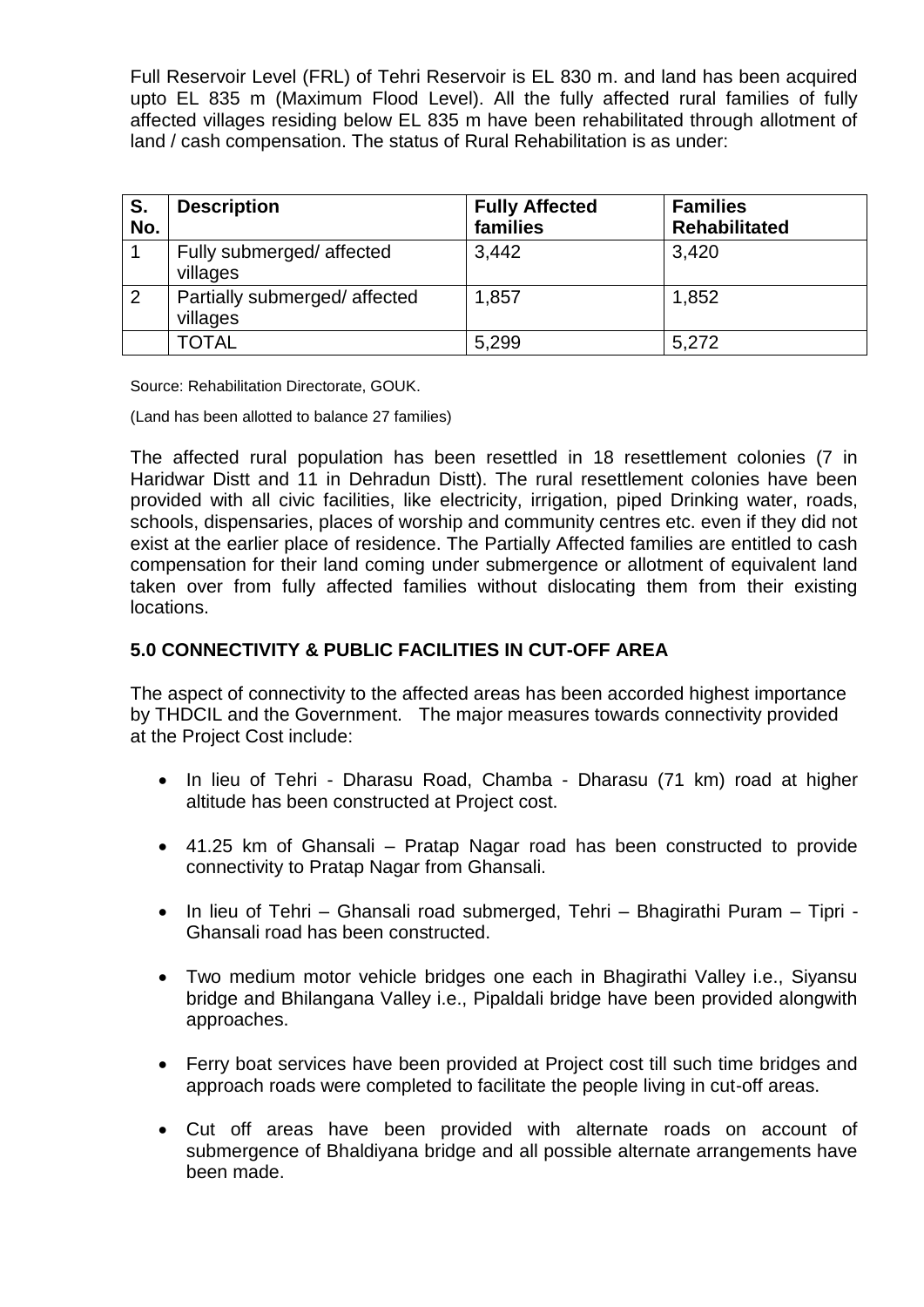- Essential infrastructure facilities for the population residing above EL 835 m. (full reservoir level) like educational institutions, medical facilities, electricity distribution arrangements etc.
- Re-construction and relocation of public facilities existing below EL 835 m. at higher elevation for use of population residing above submergence level.
- Drinking water schemes for partially affected and project affected villages.
- A heavy motor vehicle bridge across Bhagirathi river near village Dobra with a span of 440 m, being constructed with funding by State Govt. & GOI. The cost of Dobra Bridge, initially estimated as INR 90 cr. has escalated to over INR 150 cr. This is in addition to the original package for cut off area as sought by State Government.

## **6.0 GRIEVANCE REDRESSAL MECHANISM**

As per the orders of the Hon'ble Supreme Court, it was directed that, in order to look into the complaints of the Project Affected Families (PAF's) relating to compensations, allotments etc, the services of a retired District Judge shall be made available so that he can work along with the District Magistrate and sort out the problems of the PAFs. In compliance of the orders of the Hon'ble Supreme Court, a Grievance Cell has been constituted to sort out the grievances of the affected persons of Tehri Dam Project. A Retd Judge for the grievance cell has been nominated by the Hon'ble High Court, Uttarakhand. The grievances of the PAF's of Tehri Dam Project are being examined and decided by Grievance Cell headed by Retd Judge.

The status of disposed cases as on Dec.'2013, which were registered in Grievance Cell is as under:

| Total registered cases in Grievances Cell | - 2817 |
|-------------------------------------------|--------|
| Total disposed cases by Grievances Cell   | - 2734 |
| <b>Balance</b>                            | - 83   |

# **7.0 EMPLOYMENT AND INCOME GENERATING SCHEMES**

The Project has immensely contributed to the economic and social development of the region as well as Uttarakhand State by way of direct and indirect employment / economic opportunities.

### **a) Employment**

i) For employment in THDCIL, preference is being given to the dependents of the project affected families, particularly in the category of workmen & supervisors, subject to vacancies and their meeting the necessary laid down qualifications and experience requirements.

ii) Apart from this, the contractors deployed a sizable work force from the local area on the Project.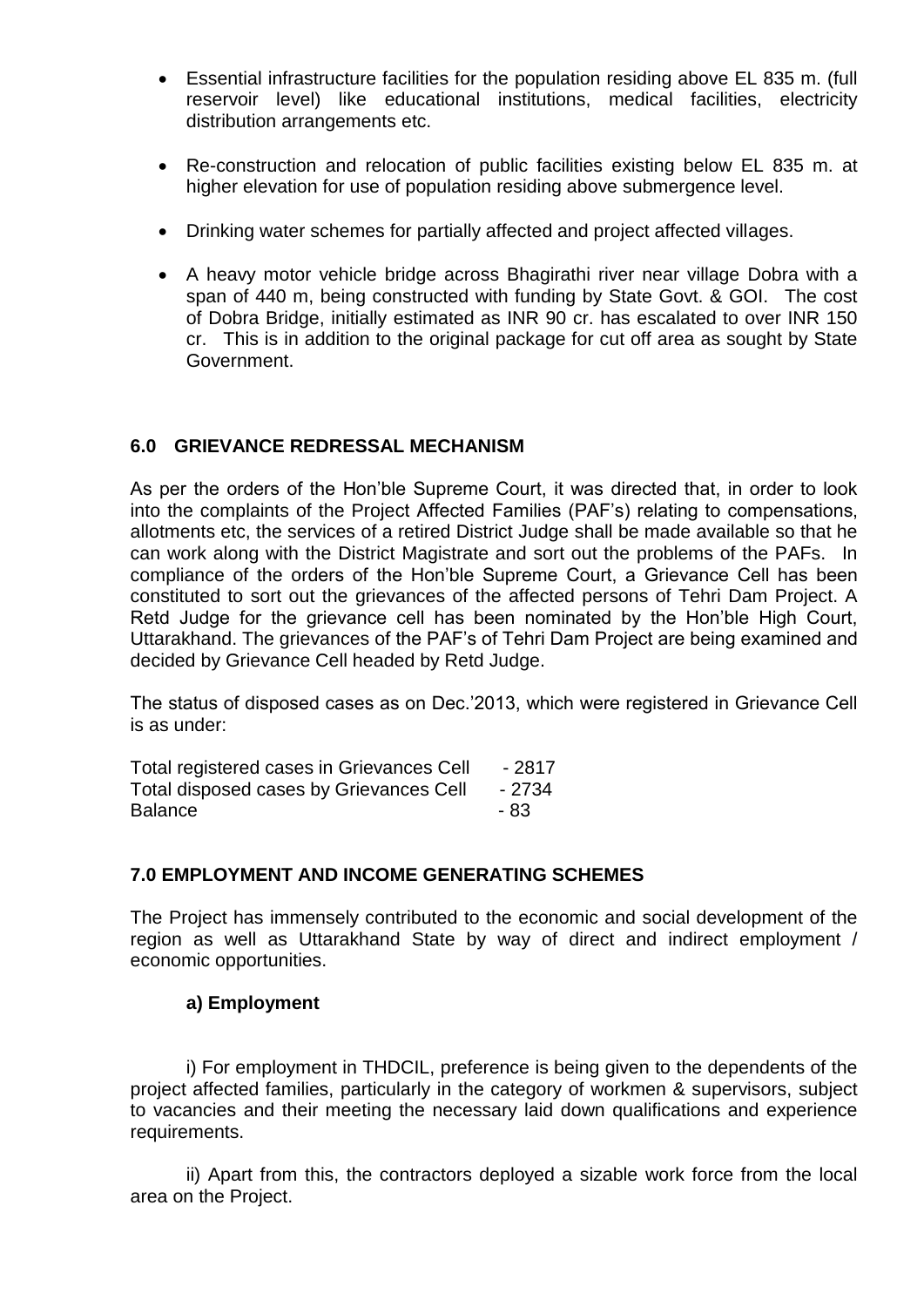iii) In order to provide gainful employment to the local population, THDCIL awarded small value contracts to the local people.

iv) For the treatment and soil conservation work in the Catchment area, the forest and other concerned departments have employed local persons.

#### **b) Income Generating Schemes**

Since it was not possible to give direct employment to all youth from PAFs in the project, THDCIL helped the resettled families to take advantage of various schemes of Self-employment, Income Generation being implemented by various Govt. and Semi Govt. agencies, detailed as under:

i) THDCIL organized awareness camps at Athoorwala, Pattri Block and Raiwala for PAPs to come forward as rural entrepreneurs. Officials of various State / Central Govt. agencies like Khadi Village & Industry Commission, State Horticulture & Food Preservation Deptt., State Sericulture Deptt., State Fisheries Deptt., Lead bank & Poultry Deptt., etc. were invited to give detailed knowledge about various existing schemes, training activities, loan procedure etc.

(ii) THDCIL arranged Training through UP state Horticulture & Food Preservations Deptt., Dehradun for Mushroom cultivation for commercial purpose.

(iii) In order to create additional source of income for PAPs one Khadi production cum training centre was opened by Khadi Village & Industry Commission (KVIC) and Kshetriya Shri Gandhi Ashram, Dehradun at resettlement site Athoorwala. About 30 PAPs were trained at this centre on New Model Charka Units (NMC). The NMC unit along with revolving funds for working capital has been

provided by KVIC, whereas training expenses and space shed for training was given by THDC.

(iv) Training centers for ladies in tailoring and embroidery work were established at Athoorwala, Raiwala and Pathri Block. The centres have been strengthened and expanded by providing sewing machine, Knitting machine, typing machines, multipurpose peeko and fashion designing machine and raw material.

### **8.0 EXPENDITURE ON R&R**

The total cost towards R&R (including land acquisition, compensations, development of facilities etc.) etc. works out to INR 1,484 cr. which is nearly 18% of the total cost of the Tehri Dam Project. This cost of R&R is one of the highest in the country for such Projects.

#### **9.0 SOCIO ECONOMIC IMPACT STUDIES**

A Socio Economic Study of the families rehabilitated was conducted by the Administrative Staff College of India (ASCI) in March, 1993. The study was updated in May'2009, when the R&R process was substantially completed, to compare the results